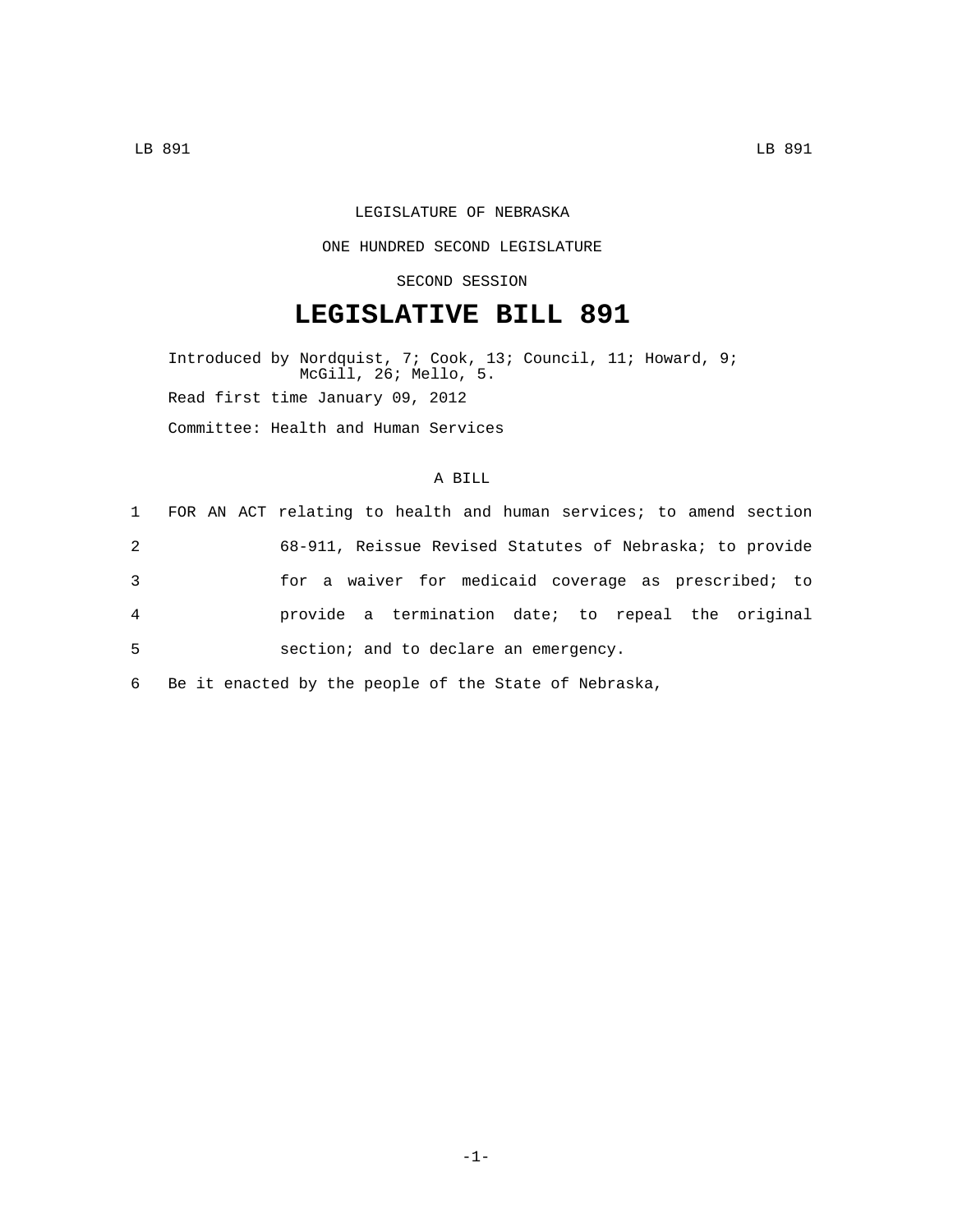| 1  | Section 1. Section 68-911, Reissue Revised Statutes of                |
|----|-----------------------------------------------------------------------|
| 2  | Nebraska, is amended to read:                                         |
| 3  | 68-911 (1) Medical assistance shall include coverage for              |
| 4  | health care and related services as required under Title XIX of the   |
| 5  | federal Social Security Act, including, but not limited to:           |
| 6  | (a) Inpatient and outpatient hospital services;                       |
| 7  | (b) Laboratory and X-ray services;                                    |
| 8  | (c) Nursing facility services;                                        |
| 9  | (d) Home health services;                                             |
| 10 | (e) Nursing services;                                                 |
| 11 | (f) Clinic services;                                                  |
| 12 | (g) Physician services;                                               |
| 13 | (h) Medical and surgical services of a dentist;                       |
| 14 | (i) Nurse practitioner services;                                      |
| 15 | (j) Nurse midwife services;                                           |
| 16 | (k) Pregnancy-related services;                                       |
| 17 | (1) Medical supplies; and                                             |
| 18 | Early and periodic screening and diagnosis<br>(m)<br>and              |
| 19 | treatment services for children.                                      |
| 20 | (2) In addition to coverage otherwise required under this             |
| 21 | section, medical assistance may include coverage for health care and  |
| 22 | related services as permitted but not required under Title XIX of the |
| 23 | federal Social Security Act, including, but not limited to:           |
| 24 | (a) Prescribed drugs;                                                 |
| 25 | Intermediate<br>facilities<br>for<br>the<br>(b)<br>care<br>mentally   |

-2-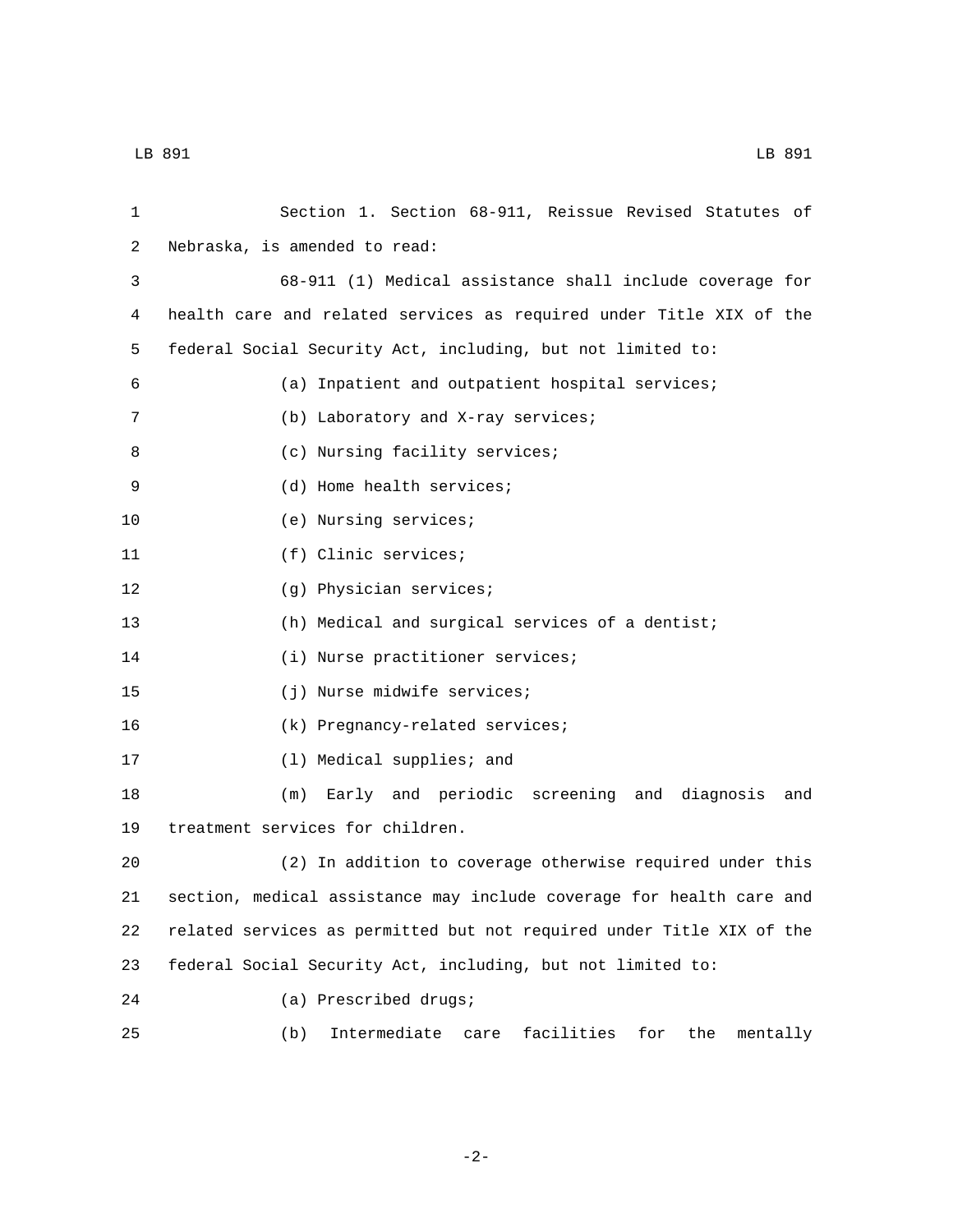1 retarded; 2 (c) Home and community-based services for aged persons 3 and persons with disabilities; (d) Dental services;4 5 (e) Rehabilitation services; (f) Personal care services;6 (g) Durable medical equipment;7 8 (h) Medical transportation services; 9 (i) Vision-related services; 10 (j) Speech therapy services; 11 (k) Physical therapy services; 12 (1) Chiropractic services; 13 (m) Occupational therapy services; 14 (n) Optometric services; (o) Podiatric services;15 16 (p) Hospice services; 17 (q) Mental health and substance abuse services; 18 (r) Hearing screening services for newborn and infant 19 children; and 20 (s) Administrative expenses related to administrative 21 activities, including outreach services, provided by school districts 22 and educational service units to students who are eligible or 23 potentially eligible for medical assistance. 24 (3) No later than July 1, 2009, the department shall

-3-

25 submit a state plan amendment or waiver to the federal Centers for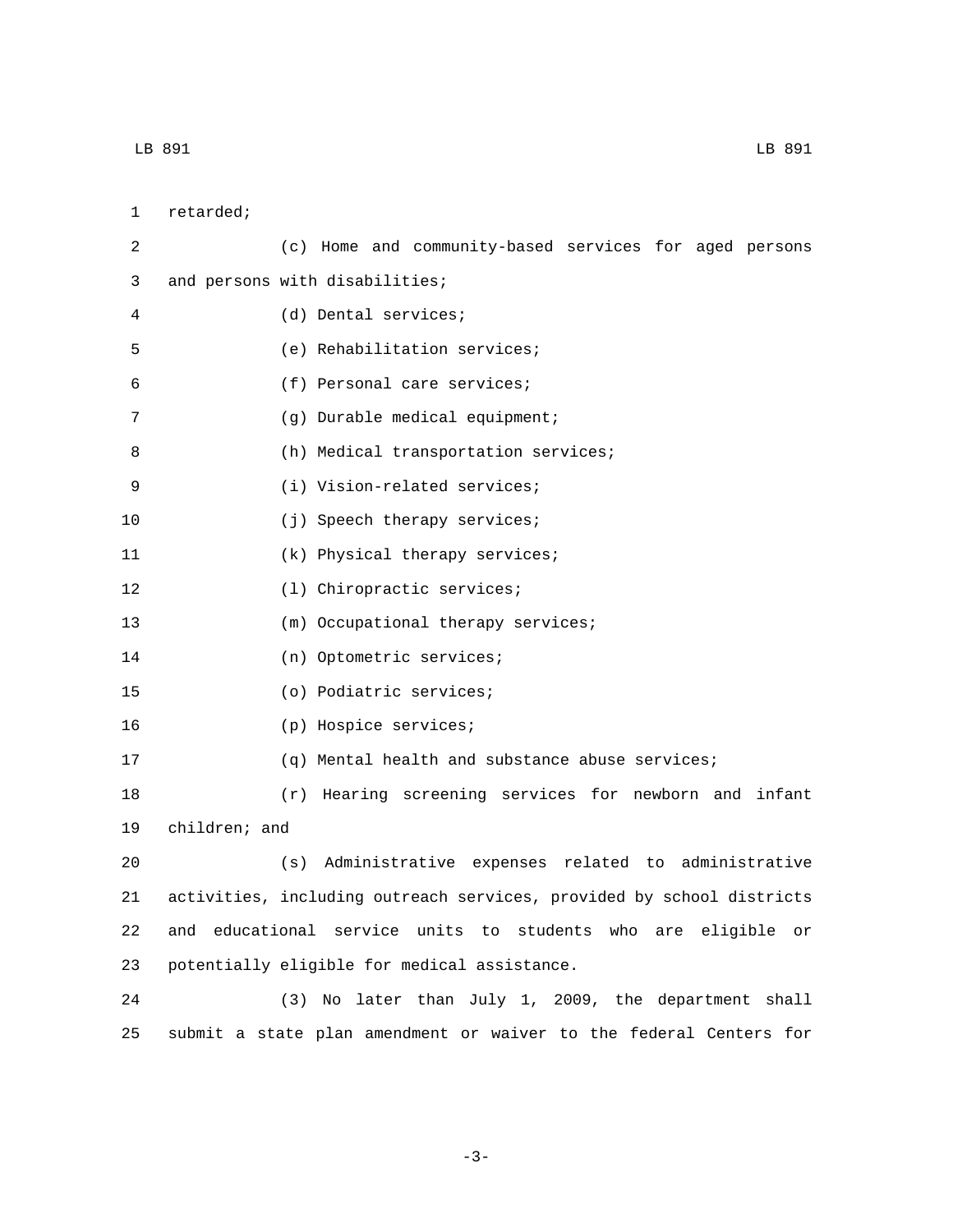Medicare and Medicaid Services to provide coverage under the medical assistance program for community-based secure residential and subacute behavioral health services for all eligible recipients, without regard to whether the recipient has been ordered by a mental health board under the Nebraska Mental Health Commitment Act to 6 receive such services.

 (4)(a) No later than July 1, 2012, the department shall submit a waiver pursuant to section 1115 of the federal Social Security Act, as amended, 42 U.S.C. 1315, to the federal Centers for Medicare and Medicaid Services to provide coverage under the medical assistance program for individuals infected with human immunodeficiency virus and who are not otherwise eligible for coverage under the medical assistance program and whose income is at or below one hundred percent of the Office of Management and Budget income poverty guideline. Such coverage becomes effective only if the waiver is approved by the centers and the department receives funds pursuant to federal participation that may be used to implement such waiver. This subsection terminates on December 31, 2013.

 (b) The department may utilize resources and technical assistance from any outside organization that offers assistance to states applying for waivers under section 1115 of the federal Social Security Act, as amended, 42 U.S.C. 1315, to cover pre-disabled 23 people living with human immunodeficiency virus.

 Sec. 2. Original section 68-911, Reissue Revised Statutes 25 of Nebraska, is repealed.

-4-